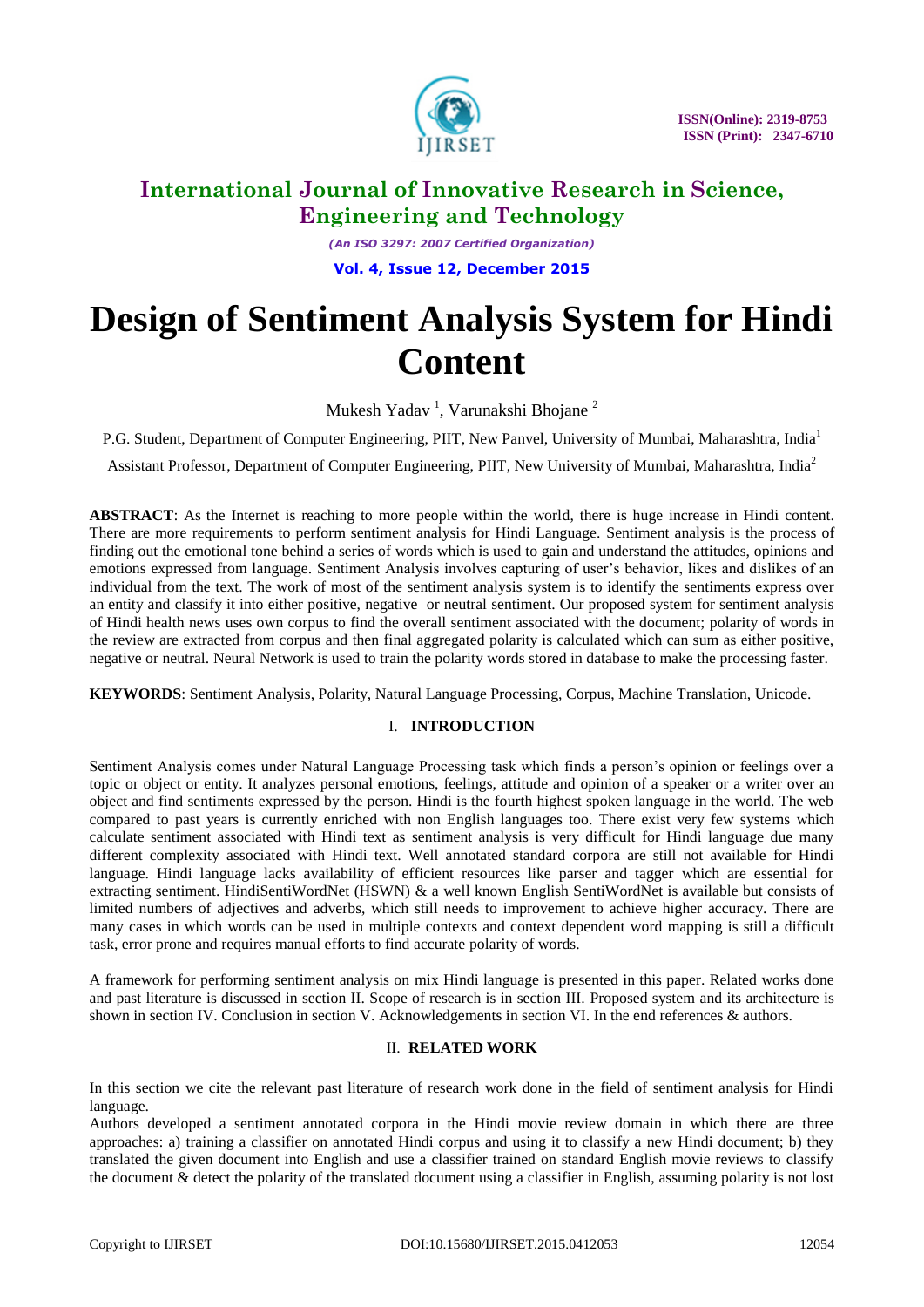

*(An ISO 3297: 2007 Certified Organization)*

### **Vol. 4, Issue 12, December 2015**

in translation; c) they developed a lexical resource called Hindi-SentiWordNet(H-SWN) and implement a majority score based strategy to classify the given document.[1]

Authors proposed "Hindi Subjective Lexicon : A Lexical Resource for Hindi Polarity Classification" in which they created lexicon using a graph based method. They explored how the synonym and antonym relations can be exploited using sample graph traversal to generate the subjectivity lexicon. Their proposed algorithm achieved approximately 79% accuracy.[2]

Authors developed a system "Sentiment Analysis in Hindi" by using Semi-Supervised approach to train Deep Belief Network on small percentage of labelled data (150) and assign polarity to unlabelled data. 300 sentences dataset stored in xml. Sentence level sentiment is adopted. Data pre-processing stage, Deep belief architecture divided in 2 stages: pre-training model & fine tuning step. They report 71% accuracy using DBN on English language, 76% using active deep learning and 64% on Hindi language using Deep Belief Network. They used movie reviews.[3]

Author proposed "A Hybrid Approach for Twitter Sentiment Analysis" in which they introduced an approach for automatically classifying the sentiment of 60,000 Twitter messages. These messages were classified as either positive or negative. A 3 stage hierarchical model is proposed by the author; first : labeling with emoticans; second : using predefined list of words with strong positive or negative sentiments; third : tokens are weighted based on subjectivity lexicon. Accuracy obtained without discourse by SentiWordNet was 64.694, proposed probability based method 71.116,SentiWordNet then probability based method 69.511, probability based method then SentiWordNet 71.83, Hybrid approach (SWN+Probability) 72.563. With discourse results obtained for the accuracy were; for SentiWordNet 66.052, proposed probability based method 71.625, SentiWordNet then probability based method 70.193, probability based method then SentiWordNet 73.35, Hybrid approach (SWN+Probability) 73.72. [4]

Authors proposed & implemented a method for improving HSWN named "Sentiment Analysis of Hindi Review based on Negation and Discourse Relation" in which770 reviews were taken as input. N-gram & POS-tagged N-gram approaches were also used. Fleiss kappa coefficient value 0.8092 &dataset has 104 words. Accuracy of 82.89% for positive reviews, 76.59% for negative and overall 80.21%.for improved HSWN + negation + Discourse.[5]

Authors proposed "Survey on Sentiment Analysis and Opinion Mining Techniques" which gave the process of Sentiment Analysis is divided into 5 steps : process of Sentiment Analysis for Text(Lexicon generation), Subjectivity detection, sentiment polarity detection using Network Overlap Technique, sentiment structurization, sentiment summarization-visualization-tracking. There are four approaches to predict the polarity of a word. In the First strategy; an interactive game is provided which identify the polarity of the words. In the Second strategy, a bi-lingual dictionary is developed for English and Indian Languages. In the third strategy, word net expansion is done using antonym and synonym relations. In the fourth approach, a pre-annotated corpus is used for learning.[6]

Authors proposed a system in which they used WSD algorithm (Sense disambiguation) which is used to find the correct sense of the word on a context. SVM is used. Cxv Term presence, vs term frequency, term position are described. SVM separate the 2 categories and build a wide gap which are root words and some are some of the affixes. Steps of algorithm contains: stop words removal, sorting single column word line and stemming performed on sorted list in which each word is compared with next 10 words assuming that minimum that 10 morphological variants is present in list. If word is present as substring in next word then the word is broken as substring + remaining characters of word. Substring is treated as root/base form and remaining characters are treated as affix.[7]

### III. **SCOPE OF RESEARCH**

The proposed system is capable of searching English words in Hindi i.e. mix Hindi input file and replace English words which are present in the input document with Hindi words stored in UNICODE form. For this we need database for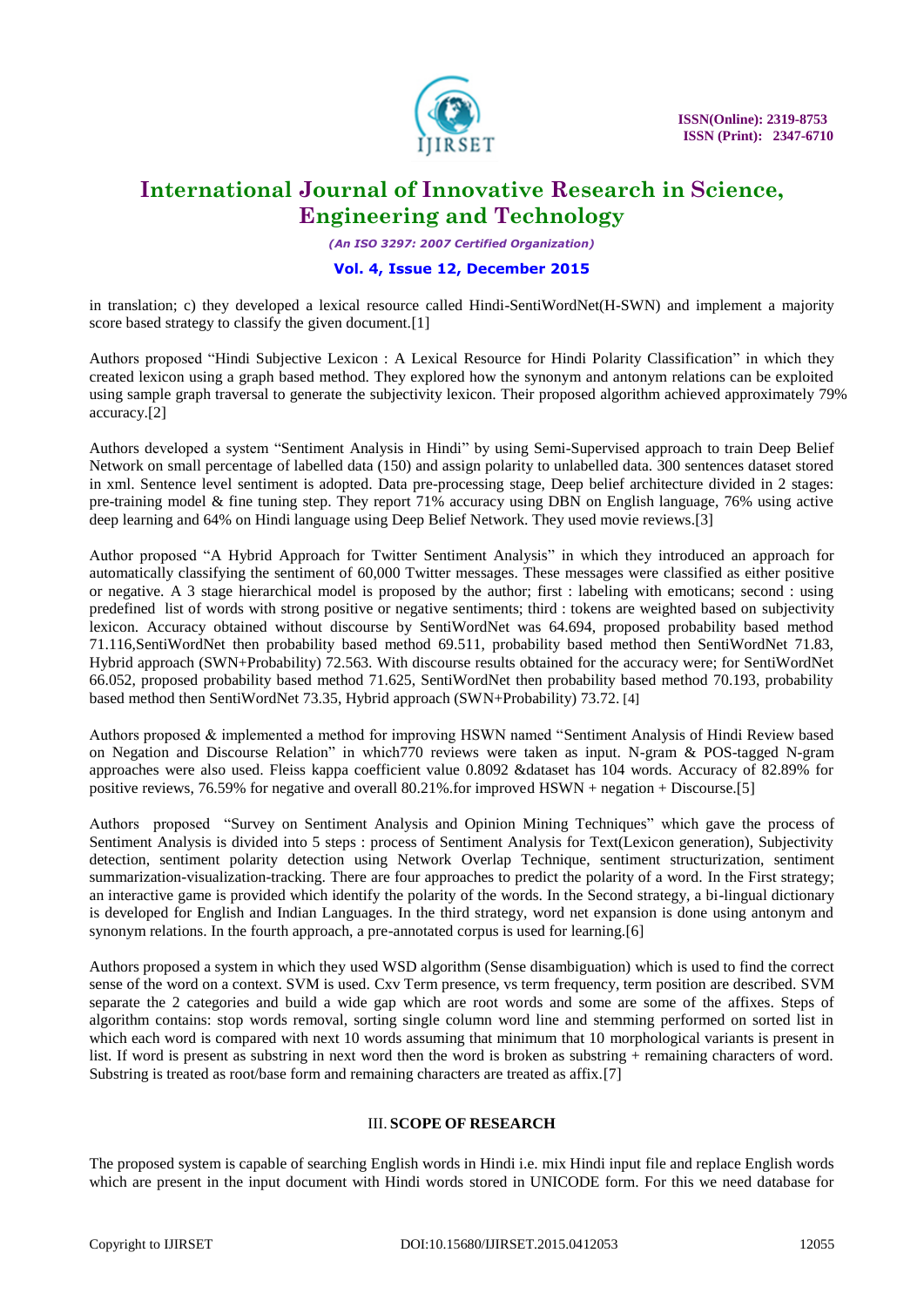

*(An ISO 3297: 2007 Certified Organization)*

### **Vol. 4, Issue 12, December 2015**

both the types of data i.e. mix original Hindi input text file and other one is manually translated words are stored in file. We create our own corpus consisting of all the polarity words from all the documents on health news. By using this corpus we will find out the polarity of the entire document. The document can either be positive or negative or neutral.

### IV.**PROPOSED SYSTEM**

In this section we provide an approach in sentiment analysis. The architecture is provided in figure 1.



Figure 1 : Proposed Architecture

In figure 1, the proposed system takes input text document in Devanagri which is stored in a particular location. After selection of input file, pre-processing is done in which sentences are separated, words are separated, native to Unicode values are saved in matrix, special characters and symbols if present are removed. In next step, machine translation is done in which searching of English in Hindi words takes place. When an English word is found it is replaced with pure Hindi word. For this we need English database & Hindi database. The next step is assign polarity, in which we have two input: translated file & neural network trained polarity database and one output : polarity of the document. The last step in this proposed system is the output which is displayed to the user.

Let us consider an example shown in figure 2, in which we take input file containing data as " हेल्थ एक्सपर्ट्स के अनुसार

स्विमिंग पूल में मिला क्लोरीन कई खतरनाक बीमारियों का कारण बन सकता है।" This is sent to next step pre-processing stage and stored in machine language i.e. in Unicode values. Next step is machine translation, in which we have English database in which original input paragraphs are stored line by line and in Hindi Database we have manually translated Hindi words for those English words. The system searches the values for which Unicode are not same, which means that there is English word present. Here, we have " हेल्थ", " एक्सपर्टस", "स्विमिंग" , "पूल", "क्लोरीन" are searched and replaced by these pure Hindi words: "स्वास्थ्य", " उस्ताद", "तैराकी", " तालाब", "नीरजी". Translated file is stored in a particular location. Then, the system calculates the number of polarity words using neural network trained dataset. In the end the output displayed is positive words equal to one, negative words equal to two, therefore polarity of the input file is negative.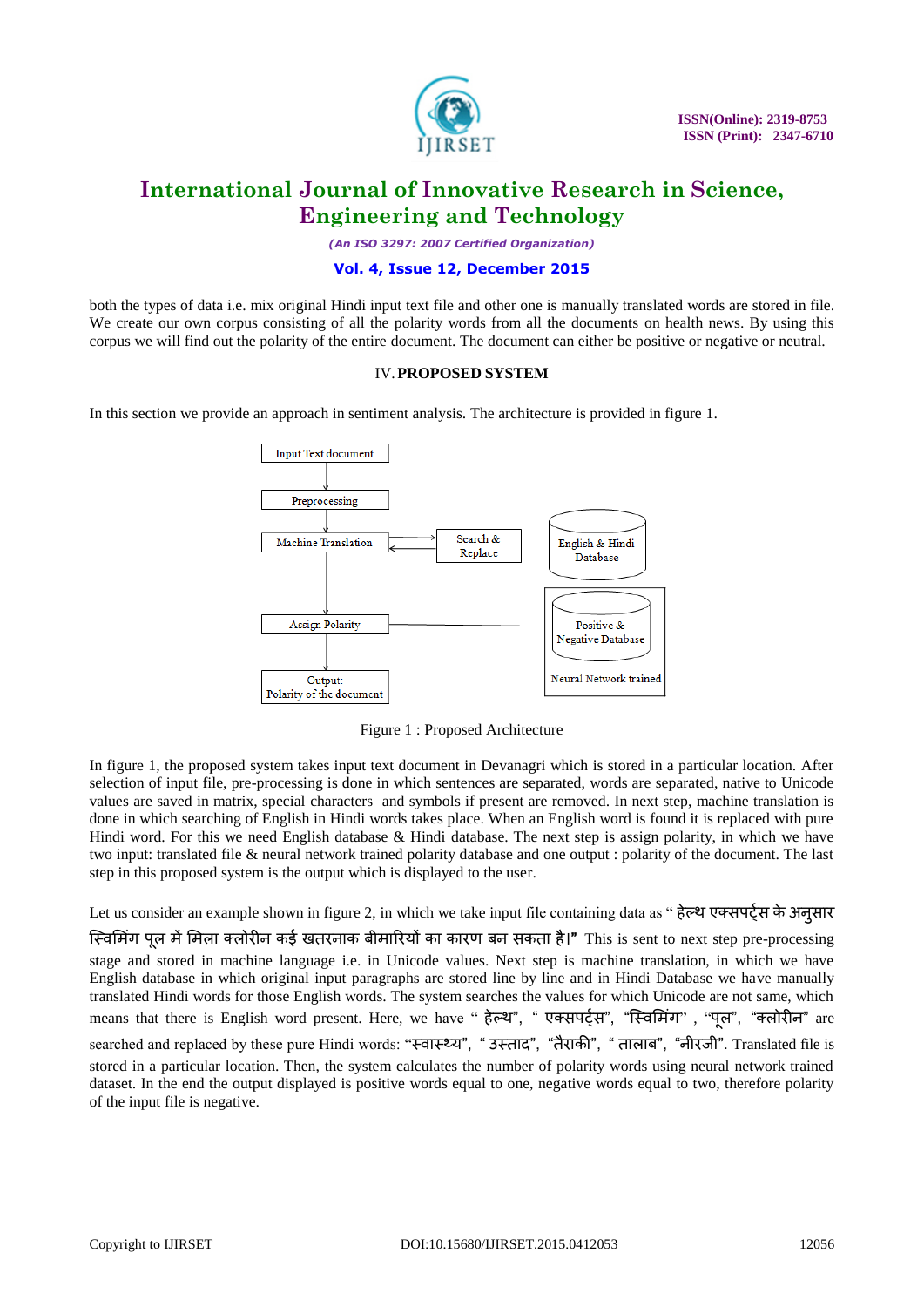

*(An ISO 3297: 2007 Certified Organization)*

### **Vol. 4, Issue 12, December 2015**



Figure 2 : Proposed Architecture Example

### **Steps in our proposed system**

- 1. Take input file from the user.
- 2. Pre-processing
- 3. Machine Translation
- 4. Neural Network Training
- 5. Assign Polarity
- 6. Output displayed

### **Step 1 : Take Input file from the user**

Select the input file from the user. The input text file must be stored in Unicode format only.

### **Step 2 : Preprocessing Stage**

Preprocessing phase is used to convert the raw input into system acceptable format. Raw input is the set of strings or words which cannot be directly processed by the system. These sentences need to be normalized into the system specified format. As the proposed methodology uses the unicode of source input as one of the feature representation of raw input in Hindi needs to be done using the unicode format of the source language. In this, approach one character in English language is having single unicode and Hindi language is having two unicode.

#### **Algorithm for Unicode generation**

**Input :** Text file in Hindi language which contains reviews from blogs.

**Output :** Unicode for Hindi document for entire document, for each sentence, for each word, also for special characters.

- 1. Accept text file from the user
- 2. Read the file which is stored as unicode format.
- 3. Convert native language to unicode.
- 4. Arrange the content in an array.
- 5. Save the unicode for the entire document in a matrix say "ab.mat" which is our code\_data.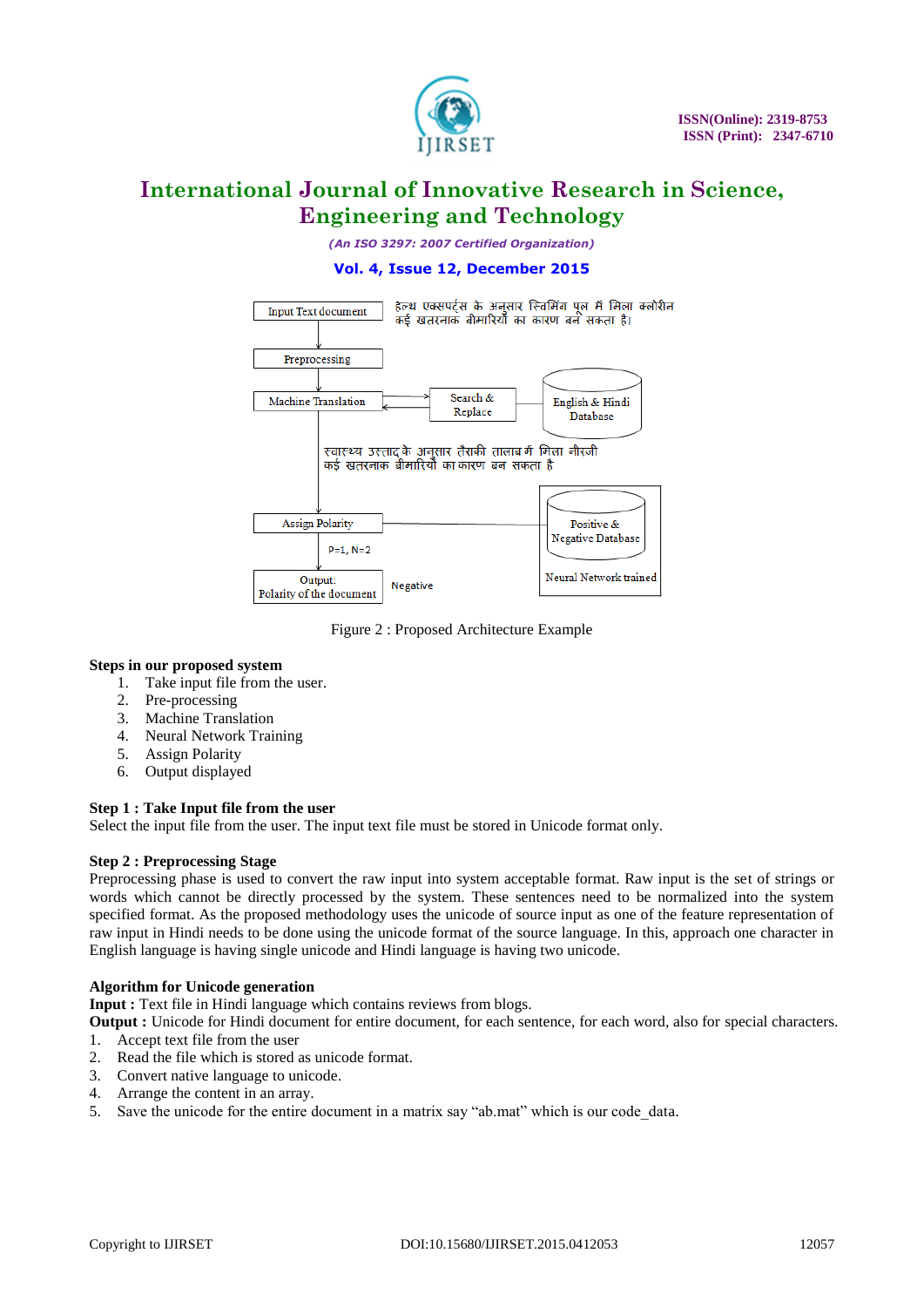

*(An ISO 3297: 2007 Certified Organization)*





Figure 3 : Flow diagram for Unicode generation

In figure 3, it depicts flow diagram for Unicode generation for the input file selected. The process starts when we select input text file from the user. The data is read by the system and converted from native language to Unicode and stored in the matrix named "ab.mat" by the system which are used in further process. mat is the extension for storing MATLAB data.

### **Algorithm for Sentence Separation**

**Input :** matrix for entire document i.e. ab.mat matrix

**Output : Sentence matrix** 

- 1. Create a matrix 100 by 100 with zeros in them initially.
- 2. Initialize rows & columns. i.e. index=1,  $j=1$ ;
- 3. for  $i=3$  to end of the file i.e. ab matrix
- 4. if code\_data(i)==46 && code\_data(i+1)==0 //check presence of dot
- 5. then index = index + 1;
- 6. j-1;
- 7. cout(k)=code\_data(i);
- 8.  $k=k+1$ ://if ends
- 9. else
- 10. separate(index,j)==code\_data(i); //put data in matrix
- 11.  $i=i+1$  // else ends
- 12. //for ends
- 13. save matrix for sentences in matrix "aa.mat"



Figure 4 : Flow diagram for sentence separation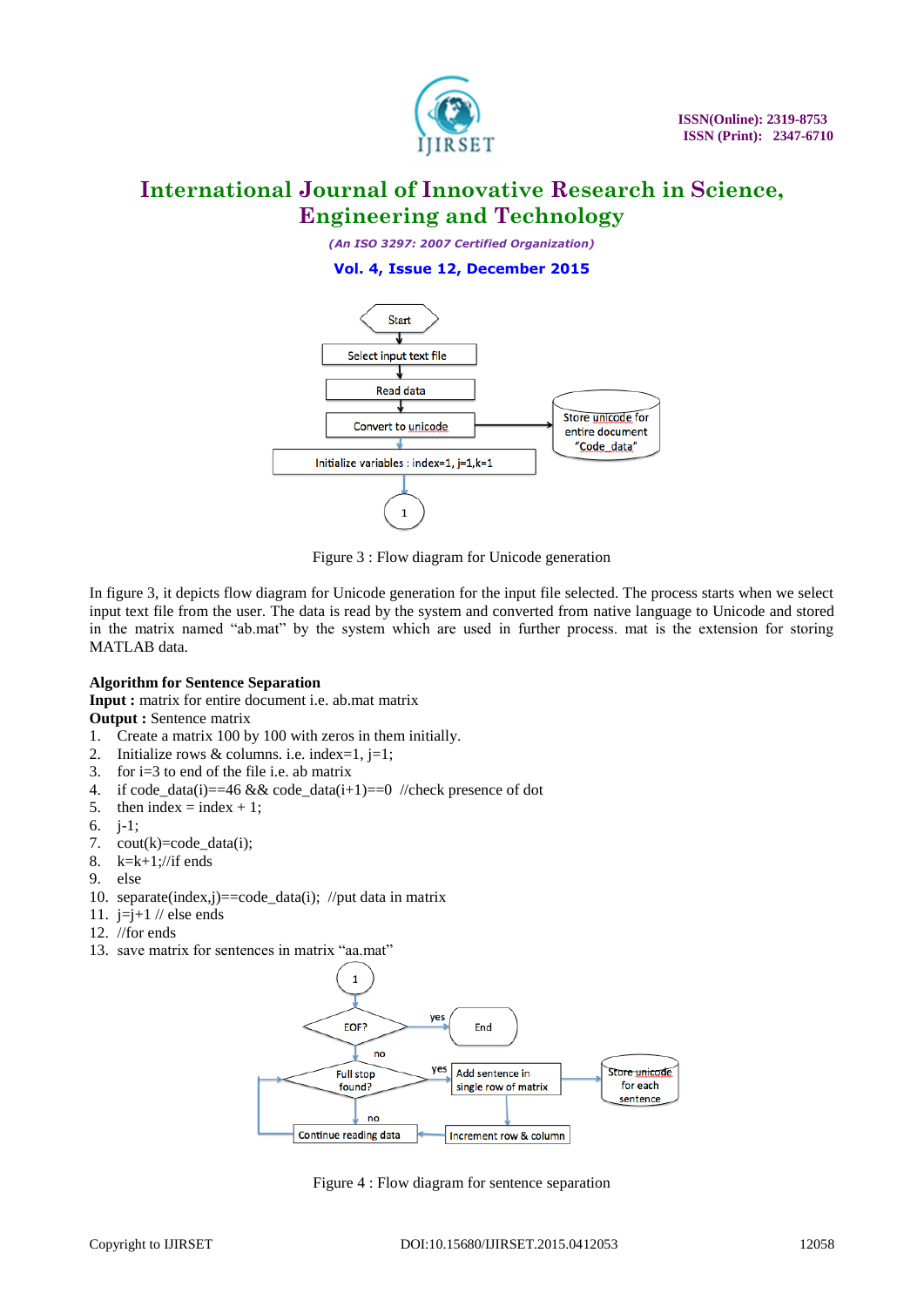

*(An ISO 3297: 2007 Certified Organization)*

### **Vol. 4, Issue 12, December 2015**

In figure 4, it shows flow diagram for sentence separation in the input file. We search for full stop between two sentences in order to recognise end of a sentence. The Unicode for entire sentence is stored in a row and if a stop word is found then the Unicode storage for next sentence takes place in next row of the matrix. Our sentences are separated and stored in matrix named "aa.mat".

### **Algorithm for Word Separation**

**Input :** Sentence matrix (aa.mat)

- **Output :** Word matrix
- **1.** Create matrix for word say 50 by 100.
- **2.** Initialize rows and columns for word matrix i.e. ind=1, h=1.
- **3.** for  $1=1$  to r // rows
- **4.** for  $j=1$  to c //columns
- **5.** if separate( i, j  $\rightarrow$  =0 //checking space
- **6.** if separate( $i$ ,  $j$ ) $\sim$ =32 //checking space
- 7. wordsep(ind, h)=separate(i, j);
- **8.** h=h+1; //if ends
- $9$  else
- **10.** ind=ind+1;
- **11.** h=1; //if ends
- **12.** //for ends
- **13.** //for ends
- **14.** save the word separation matrix "bb.mat".



Figure 5 : Flow diagram for Word separation

In figure 5, it shows flow diagram for word separation for the words in the input file. Here we search for space between two words. If space is found then next words is stored in next line of matrix in database. This process is done till we reach the end of file where no words are present.

### **Removal of Special Characters**

In this phase text is divided into a sequence of tokens, which are nothing but set of characters or words. Basic approach for tokenizing a text in our scenario; a sentence, is to separate characters if there is blank space between them and this separated set of characters becomes individual tokens. During this process also special characters which are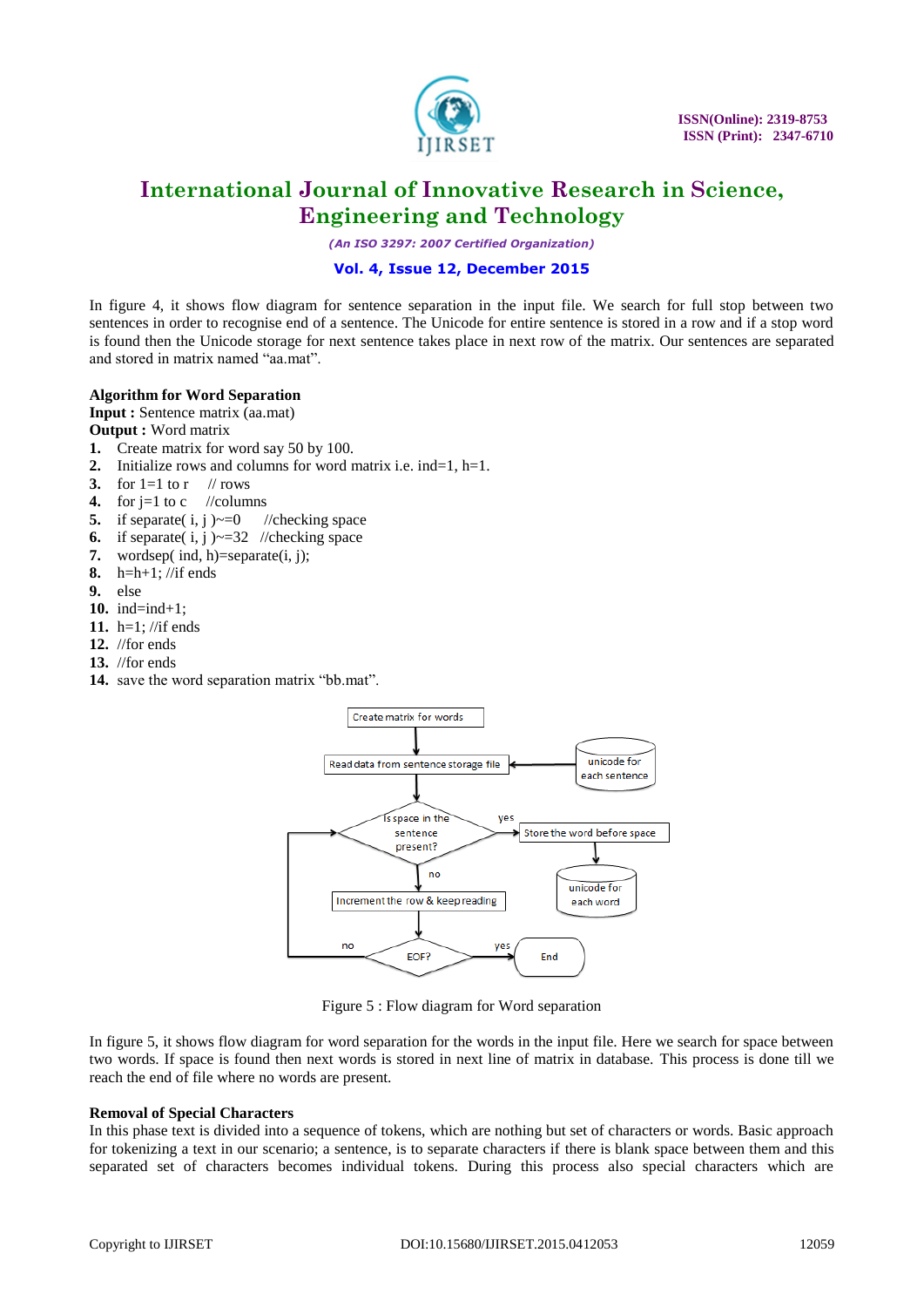

*(An ISO 3297: 2007 Certified Organization)*

### **Vol. 4, Issue 12, December 2015**

encountered along with other characters are removed. The special characters such as ""', . / ? $[ \ ] \ \} : ; \ \$ | ~ ! @ # \$ %  $\wedge \&$  \* ( ) \_ - = + <> are hence removed.

#### **Step 3 : Machine Translation**

In this step we have two database. One contains all the original paragraph words stored line by line excluding all the special characters. Another contains all the translated words done manually and all the other words in the paragraph except the non translated words from original paragraph. Both must be stored in the UTF-8 format only otherwise the system does not recognize these words and gives error.

### **Search & Replace**

In this section we search for the Hindi word which is having English word in it. Example : ऱाइफ, हेल्थ, टेवट, ररजल्ट, पॉजिटिव $_{\rm etc.}$ 

### **Algorithm**

- 1. Store input sentence in wordsep2
- 2. Store Hindi-in-English words in wordsep3
- 3. Store Hindi words in wordsep4
- 4. Compare wordsep2 & wordsep3
- 5. If match found then store the location of the word.
- 6. Then replace the word in wordsep2 with word in wordsep3.
- 7. Then send the sentence to polarity finding step.

### **Algorithm for searching**

- 1. load Hindidb2 /\*input by the user stored in Unicode is loaded\*/
- 2. load dben /\* matrix of Hindi-in-English words are loaded Ex: लाइफ\*/
- 3. for  $i=1$ :size(wordsep2,1) /\*for row  $i=1$  till the end of wordsep2\*/
- 4. for  $j=1:7$  /\*j is the column\*/
- 5. if wordsep2(i,j) $\sim=0$  /\*if wordsep2 is not empty\*/
- 6. wordd(i,j)=wordsep2(i,j); /\*store the input matrix in another matrix say word(i,j) \*/
- 7. end end end /\*close for, for & if loop\*/
- 8. for i=1:size(wordsep3,1) /\* for row i=1 till the end of wordsep3\*/
- 9. for  $j=1:7$  /\*j is the column\*/
- 10. if wordsep3 $(i,j) \sim = 0$  /\*if matrix is not empty\*/
- 11. wordd $2(i,j)$ =wordsep $3(i,j)$ ; /\*store wordsep3 in wordd2 matrix\*/
- 12. end end  $\frac{*}{\text{close}}$  for, for & if loop\*/
- 13. count=0;  $k=1$ ; /\*count is no of matches, k is the location of the word to be replaced\*/
- 14. [rr cc]=size(wordd2); /\*create an matrix with rr as rows & cc as columns\*/
- 15. [r1 c1]=size(wordd); /\*create an matrix with r1 as rows & c1 as columns\*/
- 16. for ii=1:r1 /\*row is ii, starting from 1 till it reaches  $r1*/$
- 17. for i=1:rr /\*row is 1, starting from 1 till it reaches  $\text{rr}^*/$
- 18. count=0; /\*initialize a counter\*/
- 19. for  $j=1$ :cc /\*for column  $j=1$  till it reaches cc i.e. end of the column\*/
- 20. if wordd $(ii.1) \sim = 0$  /\*if not empty\*/
- 21. if wordd(ii,j)==wordd2(i,j) /\*perform matching\*/
- 22. count=count+1; /\*increment the counter if match found\*/
- 23. end end end  $/*$ close for, if & if\*/
- 24. if count= $=cc$  /\*if match is found\*/
- 25. ind(k)=i; /\*store the match in ind(k) at position  $k*/$
- 26.  $k=k+1$ ; /\*increment the counter if there are more matches\*/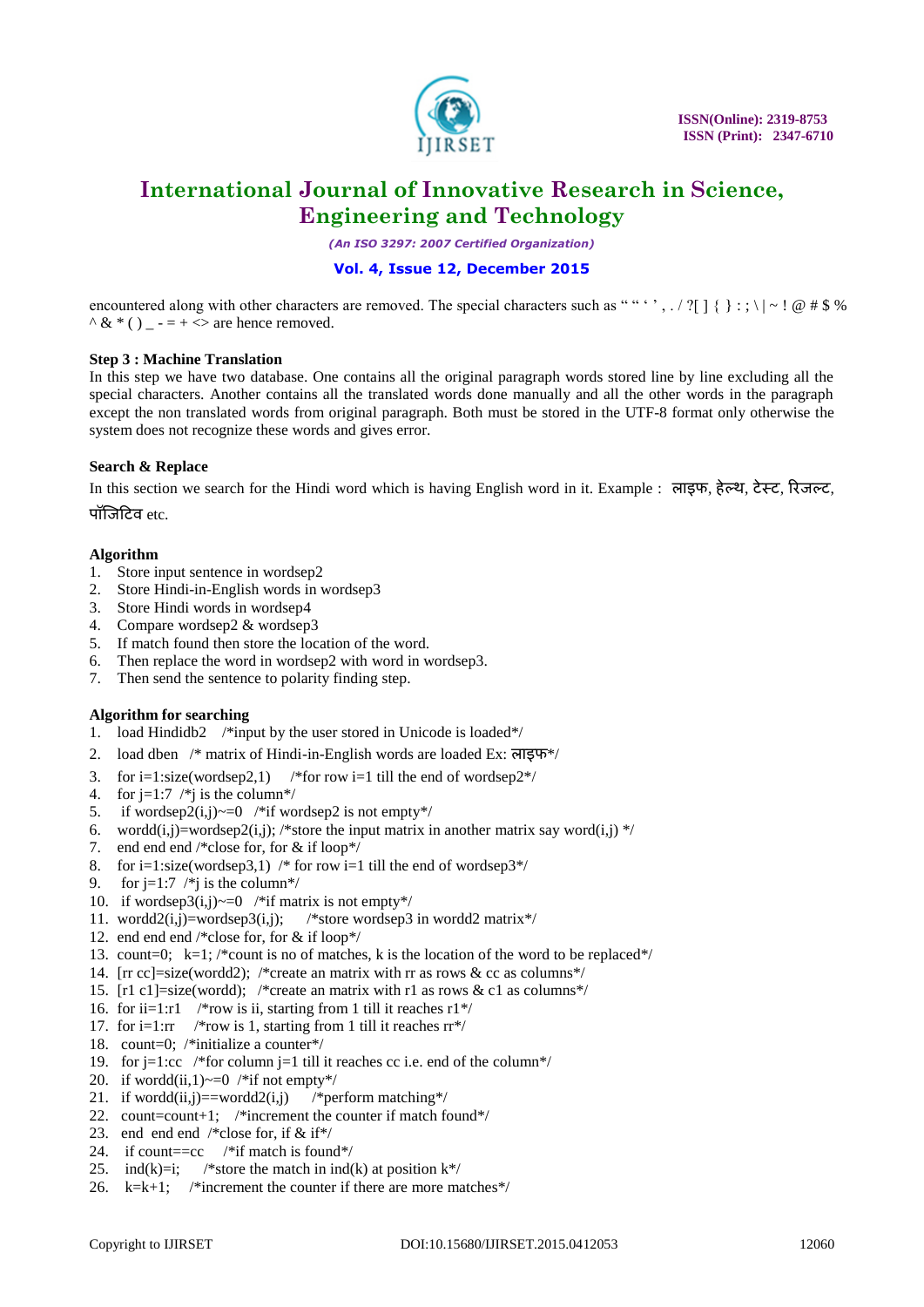

*(An ISO 3297: 2007 Certified Organization)*

**Vol. 4, Issue 12, December 2015**

27. end end end /\*close if, if  $&$  if\*/

**OUTPUT:** ind=5,6,7,8



Figure 6 : Searching the matching word

In figure 6, it shows how searching is done to find out the English words in the input file. We have two matrix: wordsep3 & wordsep2. Wordsep3 contains all the English words in Hindi stored line by line & wordsep2 contains our input file words stored line by line. For each row & column, searching takes place. When a Unicode is found equal then the index is stored. Here, 5,6,7,8 will be stored. These indexes will be used for replacing the words.

### **Replace the word**

In this section we replace the words with the match found in searching step with the pre stored database for the pure Hindi sentences. We have wordsep3 which contains mix Hindi words & wordsep4 contains pure Hindi words. The order & the index must be same in both the database.

Example : wordsep3(5,6,7,8) < $\rightarrow$ wordsep4(5,6,7,8) i.e. "हेल्थ", "टेस्ट", "रिजल्ट", "पॉजिटिव" must be replaced with "स्वास्थ्य", "जाँच", "[नतीजा](http://dict.hinkhoj.com/words/meaning-of-%E0%A4%A8%E0%A4%A4%E0%A5%80%E0%A4%9C%E0%A4%BE%20%E0%A4%A8%E0%A4%BF%E0%A4%95%E0%A4%B2%E0%A4%A8%E0%A4%BE-in-english.html)", "सकारात्मक".



Figure 7 : Replacing the word

In figure 7, it shows replacing of English words with pure Hindi words. In this process we need two database. English database in which all the English words are stored, here wordsep3, and Hindi database in which pure Hindi words are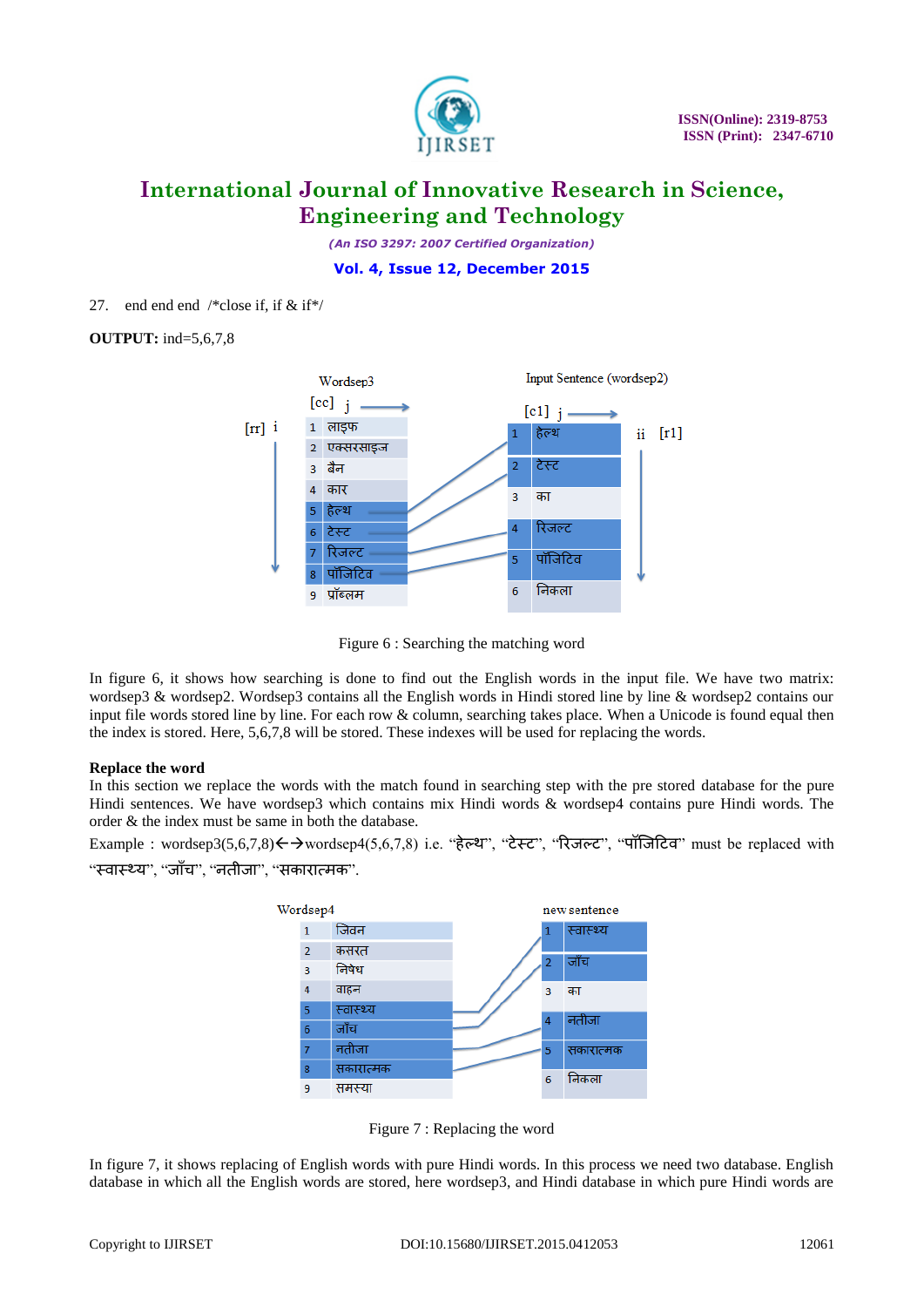

*(An ISO 3297: 2007 Certified Organization)*

### **Vol. 4, Issue 12, December 2015**

stored. The words in wordsep3  $\&$  wordsep4 must be equal, and each particular English word index must be same as its Hindi word index. Wordsep3 gave index as 5,6,7,8, so these will be same as in wordsep4. Now we need to replace the pure Hindi words in the input file. And give the output as translated file which contains only pure Hindi words.

#### **Step 4 : Neural Network Training**

Once our network has been structured, that network is ready to be trained. To start this process the initial weights are chosen randomly. Then, the training, or learning, begins.

#### **Step 5 : Assign Polarity**

In this step we need two input : translated file and the polarity file.

#### **Polarity of the document Algorithm**

- 1. If PosWords > NegWords then positive document.
- 2. Else if PosWords < NegWords then negative document.
- 3. Else neutral document

#### V. **CONCLUSION**

In existing system the Hindi input is in Devanagri script is taken to classify the words as positive, negative or neutral using HindiSentiWordnet which will have the polarity for all the Hindi words but it will not contain the mix Hindi words i.e. Hindi word in Devanagri but specifying English word in it. Example : "ऱाइफ" . Our proposed system will search English words in Hindi i.e. mix Hindi input file & replace English words which are present in the input document with Hindi words. Then the translated file containing translated words and the polarity file i.e. our corpus together will give the polarity of the document. The document can either be positive if positive words are greater than negative words, negative if negative words are more than positive words or neutral if both equal.

The use of neural network makes the processing faster. In future we will develop neural network and check if the polarity calculated is giving 100% accuracy or not and also can try different types of training algorithm and check which one gives faster output. This approach can be applied to the documents in mix Hindi format in various domains like decision making, business domain, social media monitoring etc which are in Hindi language. This will increase the database more and accuracy for different domain documents can be calculated and we can do sentiment analysis on more types of documents.

#### VI.**ACKNOWLEDGEMENTS**

I am using this opportunity to express my gratitude to thank all the people who contributed in some way to the work described in this paper. My deepest thanks to my project guide for giving timely inputs and giving me intellectual freedom of work. I express my thanks to the head of computer department and to the principal of Pillai Institute of Information Technology, New Panvel for extending his support.

#### **REFERENCES**

[1] Aditya Joshi,Balamurali AR, Pushpak Bhattacharya,"A Fall-back Strategy for Sentiment Analysis in Hindi: a Case study ", Proceedings of ICON 2010:8th International Conference on Natural Language Processing, Macmillan Publishers India.

[4] Namita Mittal et al., "A Hybrid approach for Twitter Sentiment analysis", http://ltrc.iiit.ac.in/icon/2013/proceedings/File27-paper58.

<sup>[2]</sup> Akshat Bakliwal, Piyush Arora, Vasudeva Varma, "Hindi Subjective Lexicon : A Lexical Resource for Hindi Polarity Classification", Proceedings of the Eight International Conference on Language Resources & Evaluation(LREC), 2012

<sup>[3]</sup> Naman Bansal and Umair Z Ahmed, Advisor: Amitabha Mukherjee, "Sentiment Analysis in Hindi", Department of Computer Science and Engineering , Indian Institute of Technology, Kanpur, India, pg. 1-10, 2013.